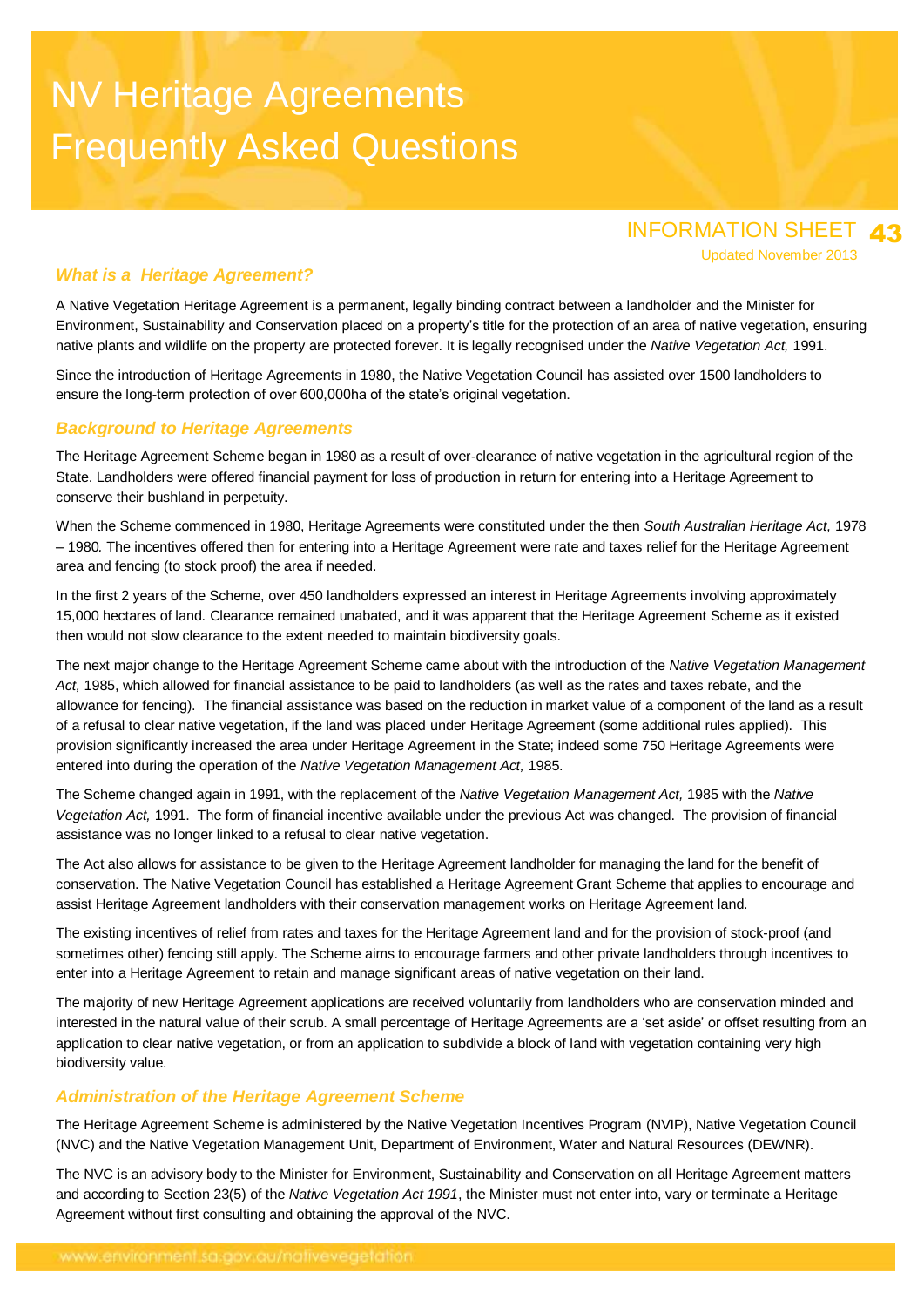

## *Establishing a Heritage Agreement*

## What land can be put under a Heritage Agreement?

The property may form part of an important wildlife corridor, or act as buffer to a neighbouring National Park. Assessment of a proposed Heritage Agreement takes into account factors such as the diversity of native flora and fauna, the presence of rare and endangered species, the size and shape of the area, weed infestation and management required to maintain the ecological integrity of the site.

Land is eligible for a Heritage Agreement if:

- The land is held under fee simple, or dedicated under the care and control of a Council
- The land is determined to be of high biological value
- The Native Vegetation Council has agreed that the land should be placed under Heritage Agreement

Land with the highest biological value is given preference for inclusion as a Heritage Agreement area.

## What costs are involved with Heritage Agreements?

For Heritage Agreements voluntarily entered into by a landholder, the NVC currently meets all costs associated with the negotiation, assessment, drafting and registration of the Heritage Agreement.

## How long does it take to enter into a Heritage Agreements?

Generally between 18 and 24 months, depending principally on region but partly also whether the landholder is entering into a full section Heritage Agreement or not.

Application forms are available from: [http://www.environment.sa.gov.au/managing-natural](http://www.environment.sa.gov.au/managing-natural-resources/Native_vegetation/Managing_native_vegetation/Heritage_Agreement_Scheme)[resources/Native\\_vegetation/Managing\\_native\\_vegetation/Heritage\\_Agreement\\_Scheme](http://www.environment.sa.gov.au/managing-natural-resources/Native_vegetation/Managing_native_vegetation/Heritage_Agreement_Scheme)

## Why does it take so long?

The process of establishing a Heritage Agreement involves several different agencies and crosses as many different disciplines. The area proposed for a Heritage Agreement must be assessed to see if it meets these very different criteria:

- It must have significant conservation value
- If over a portion of the land, a special "GRO" plan must be prepared that meets Surveyor-General criteria
- The document and plan must meet legal standards

Although it is a slow process, the Heritage Agreement is to last in perpetuity, and landholders need to be committed to the idea. None of the costs of putting the Heritage Agreement in place are passed on to the landholder, and incentives are available to Heritage Agreement owners that are not available through other means.

## How long does a Heritage Agreement last?

Once established a Heritage Agreement lasts in perpetuity. Heritage Agreements are placed on a property"s title so remain regardless of any change in property ownership.

## Do Heritage Agreements cover the whole property?

Every Heritage Agreement is unique. Some Heritage Agreements cover the whole property, some only part of the property.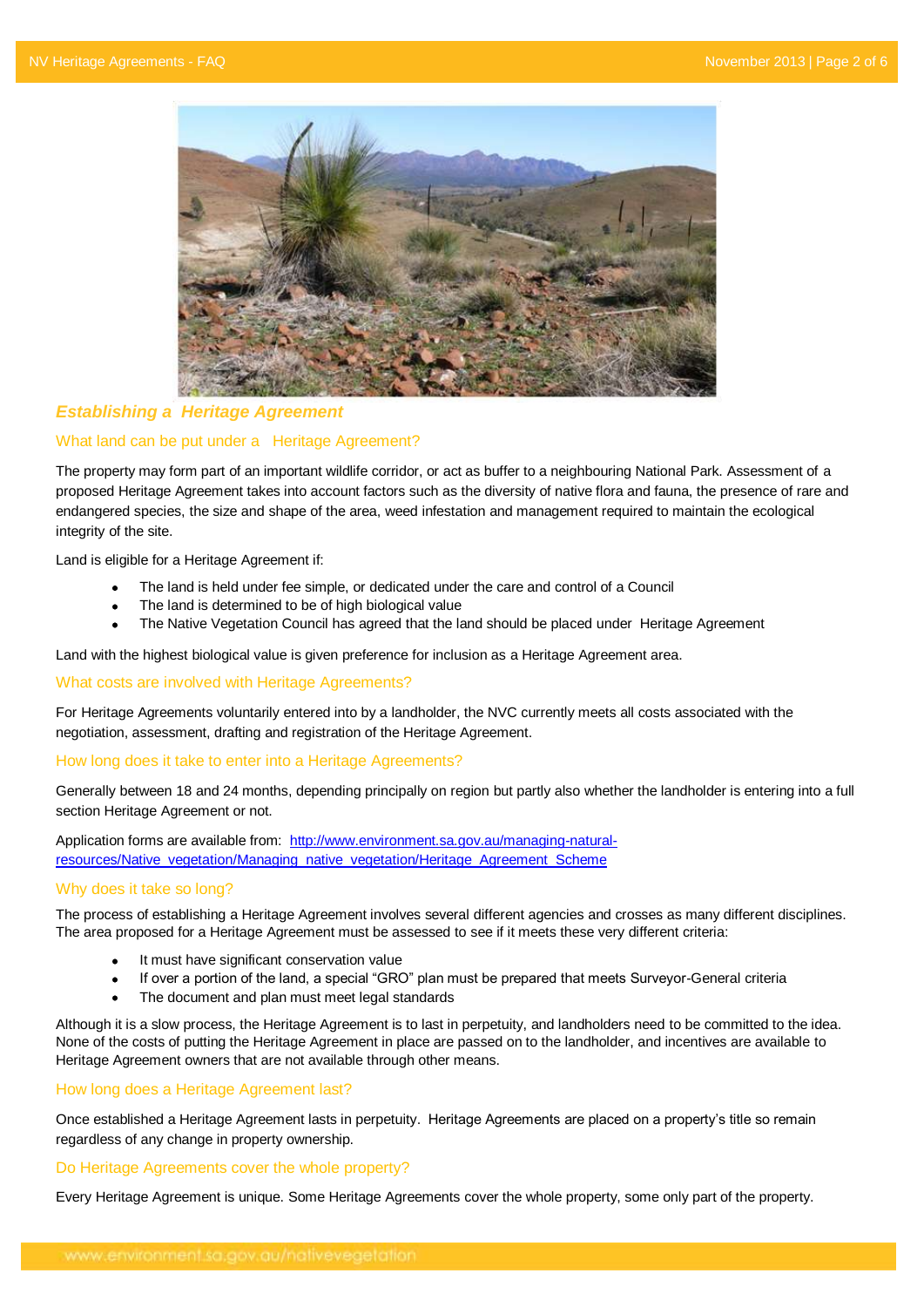## *Management of Heritage Agreement areas*

#### Who is responsible for managing a Heritage Agreement area?

The landholder continues to own and manage their land once a Heritage Agreement is in place. Expert management advice is available from the Department of Environment, Water and Natural Resources Bush Management Advisors or Accredited and General Consultants. The Native Vegetation Incentives Program can also direct landholders to grants and incentives to help manage their Heritage Agreements.

## What is a Native Vegetation Management plan?

The Native Vegetation Council (NVC) **recommends** that Native Vegetation Management Plans are prepared for Heritage Agreement areas.

A Native Vegetation Management Plan is a tool intended to provide sufficient information for landholders to protect and manage their land. It considers all the native vegetation in the Heritage Area and additionally can include native vegetation outside of the area (if applicable).

By considering all the native vegetation on the property, you will be able to consider a wider range of property management options. The Native Vegetation Management Plan can serve as one layer of a "Whole of Property/Business Management Plan", or, as a stand-alone document.

It is in a landholder's interest to prepare a management plan to guide day-to-day management and assist in decision-making. A management plan can also be a valuable tool to support Local, State and Commonwealth approval processes.

A management plan in general should comprehensively describe the place, specify the objectives, policies and principles that will govern the management of the area"s values and provide guidance on the preparation of management activities to ensure that there are no adverse impacts on any values. It may also identify areas and items that do not embody values or that are intrusive, and allow these to be removed or altered without affecting the values of the place,

#### Why is having a Native Vegetation Management Plan for my Heritage Agreement important?

The preparation of a Native Vegetation Management Plan for a Heritage Agreement plays an important role in establishing an easy to understand and implement management structure for the land protected under the Heritage Agreement.

#### Who prepares the Native Vegetation Management Plan?

The management plans are developed by the applicant (or a consultant engaged by the applicant who is accredited in BushRAT assessment methodology), and maybe with financial or other assistance from the Native Vegetation Management Unit.

A list of NVC Accredited and General Consultants can be found at:

[http://www.environment.sa.gov.au/managing-natural](http://www.environment.sa.gov.au/managing-natural-resources/Native_vegetation/Managing_native_vegetation/Clearance_guidelines)[resources/Native\\_vegetation/Managing\\_native\\_vegetation/Clearance\\_guidelines](http://www.environment.sa.gov.au/managing-natural-resources/Native_vegetation/Managing_native_vegetation/Clearance_guidelines)

#### About the Native Vegetation Management Plan Template

Native Vegetation Management Plan templates are available from the Native Vegetation Management Unit.

Note that the data required to complete Section 2 of the plan has often been already collected as a part of the Heritage Agreement assessment. To assist with Sections 1 and 3 entitled "**Property Details' and 'Management and Monitoring'**, applicants can also seek the advice of their local NRM Officer, or Bush Management Advisor.

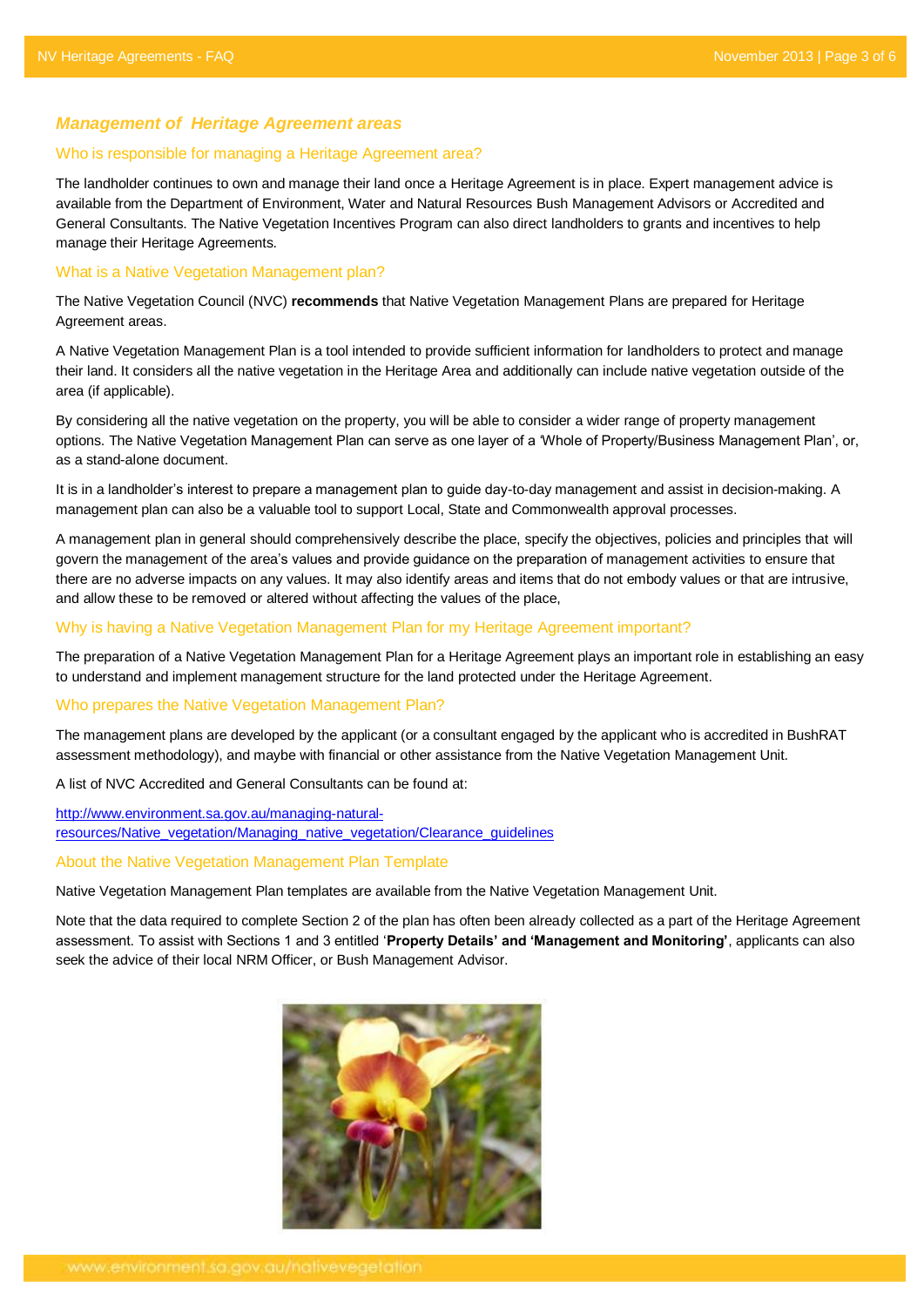## *Removal/Changes to Heritage Agreements*

#### Can a Heritage Agreement be changed?

The Native Vegetation Council will only consider variations to the terms of a Heritage Agreement if the variations improve the land's conservation values or pose no threat to them. Every proposal to amend a Heritage Agreement requires the approval of the NVC, the landholder and the Minister.

The Heritage Agreement document states that the landholder shall not, without the written consent of the Minister, undertake or permit within the Heritage Agreement area the clearance of native vegetation; the planting of vegetation, whether native or exotic; the construction of a building or other structure; the grazing of stock or any other activity that, in the opinion of the Minister, is likely to damage, injure or endanger the native vegetation or native fauna within the Heritage Agreement area.

On occasion where there is biodiversity gain, certain activities (such as revegetation of degraded areas or pulse grazing for weed control) may occur with the written consent of the Minister or with an approved management plan. In such cases, the Minister will be requested to sign and approve a "Letter of Consent". As with all Heritage Agreement business, the advice of the NVC is sought beforehand.

#### I am a new owner and I don't want the Heritage Agreement. Can it be removed from the land?

It is legally possible to terminate a Heritage Agreement, by agreement between the two parties to the Agreement, i.e. the landholder and the Minister. A new owner not wanting the Heritage Agreement is not grounds for termination. The Minister must receive direction from the Native Vegetation Council for a Heritage Agreement to be terminated. However, historically, no Minister has agreed to a termination, particularly not based on an owner"s dislike of the Heritage Agreement. Termination has occurred in some few instances where one Heritage Agreement is terminated and contemporaneously replaced with another, or where Heritage Agreement land has become part of the National Parks system.

#### Can I exclude an area from the Heritage Agreement?

A Heritage Agreement exists in perpetuity and is not easily removed or changed. Agreement must first be reached with the Native Vegetation Council and then consent granted by the Minister. The Native Vegetation Council would usually only agree to removing an area from an existing Heritage Agreement if there is a significant environmental gain to be made e.g. another larger area, or an area with a significantly higher conservation status is placed additionally under the Heritage Agreement to offset against the smaller area to be removed from the Heritage Agreement. Native Vegetation Council policy states that: *Council may recommend for approval the exclusion of a house site or other exclusion zone from an area under a Heritage Agreement in the following circumstances:*

- *the Heritage Agreement is of a voluntary type and was established before 5 April 1993 over a FULL section or allotment; and*
- *the site can be established (in Council's opinion) without clearance of sensitive or important native vegetation; or*
- *where, in the case of any Heritage Agreement, the original boundary definition and rationalisation meant that a suitable area of cleared land was included in the Heritage area such that the site can be accommodated without any clearance of native vegetation.*

Should a landholder wish to exclude an area for a house site, the local Council, along with the Native Vegetation Council will assess potential sites, and in some cases may refuse the exclusion. If there is sufficient cleared land outside of the Heritage Agreement area, it is highly unlikely exclusion would be permitted within the Heritage Agreement. It is important to note that NVC approval to exclude a house site from an existing Heritage Agreement does not constitute building approval (this is determined by local Council.)

Any landholder wishing to exclude an area for a dwelling, should first seek approval from their local Council, and as part of the normal process, the NVC will be consulted for an appropriate site if necessary. Any change to the Heritage Agreement usually requires a new GRO plan. The landholder and the Minister must also sign a legal document to formally change the original Heritage Agreement. This document is registered against the owner's title.

Changing a Heritage Agreement can be time-consuming and generally takes between 12-18 months.

**House sites or other exclusion zones should be created at the time (or before) the Heritage Agreement comes into effect**.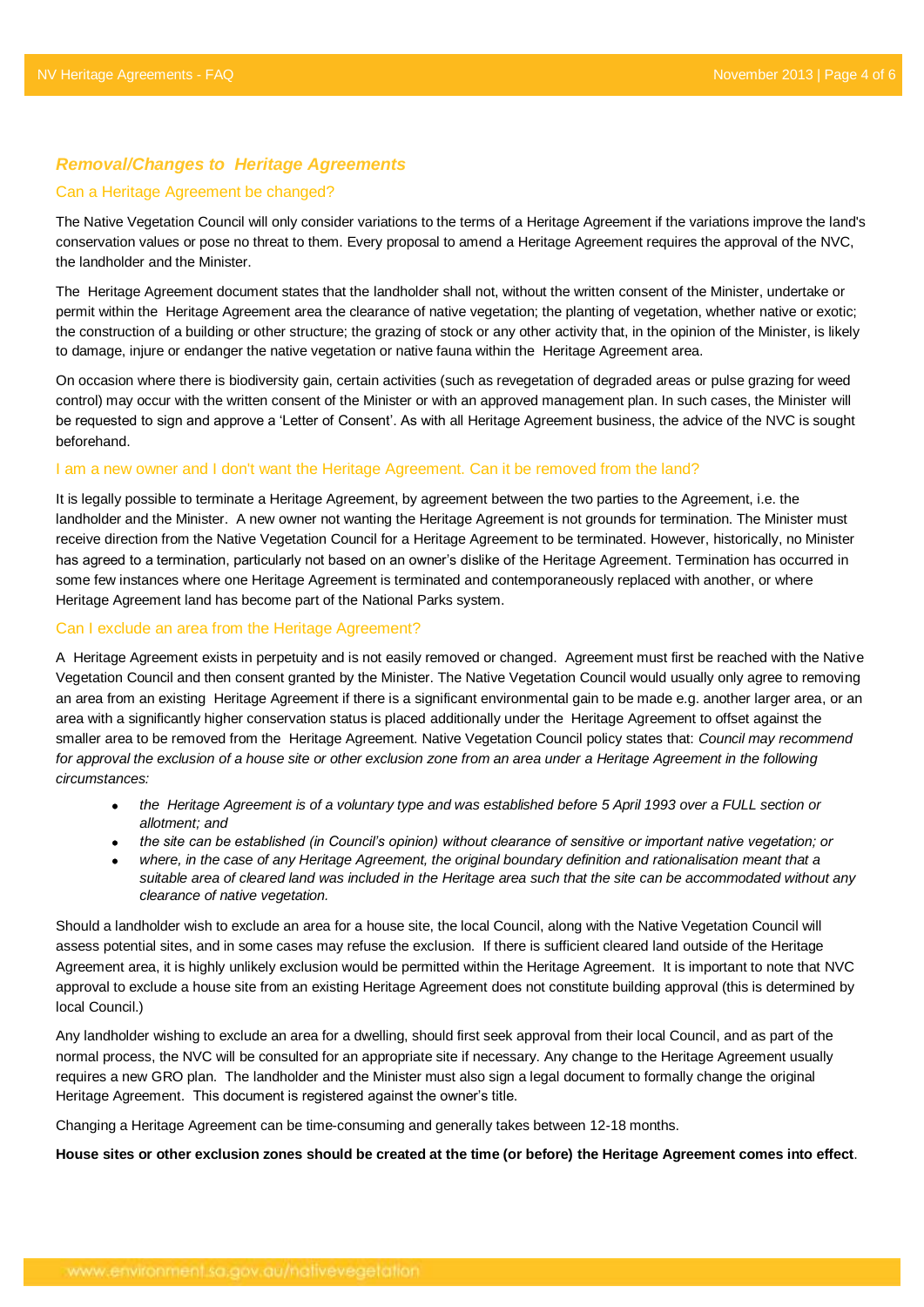

## *Activities in a Heritage Agreement*

#### What does a Heritage Agreement prohibit?

A standard Heritage Agreement generally prohibits native vegetation removal; introduction of non-indigenous vegetation; grazing by livestock; deterioration in the quality, flow or quantity of water; introduction of non-indigenous fauna i.e. pets; removal of wood or timber; removal or disturbance of rocks or soil, including cultivation; the application of fertilizer; pasture establishment, and recreational use of trail bikes and other vehicles. However, theses standard restrictions can be modified in certain circumstances where the NVC and The Minister are satisfied that the conservation of the land will not be adversely affected.

## Can I drive through my Heritage Agreement?

You can drive through a Heritage Agreement on tracks that are marked on ground or are obvious on the General Registry Office (GRO) plan of the Heritage Agreement.

#### Can I make new walking or vehicle tracks?

Only with permission from the NVC and the Minister, and again both would look at the balance between the environmental loss and gain.

#### Can I re-clear existing tracks?

Yes, if these are marked as a track to remain open on the GRO plan. If these are not marked on the plan, permission must be sought from the NVC and the Minister.

## What can I do within my Heritage agreement? Ride horses, take dogs, bring friends, camp, take eco tours, and bring in a caravan?

The Heritage Agreement requires that the native flora and fauna on the area are protected. Each of the above activities may be damaging to native flora and fauna, depending on their intensity, timing and location within the Heritage Agreement. Alternately there may also be an environmental gain for the Heritage Agreement area if the landholder undertakes these activities, in terms of learning about their Heritage Agreement. Most activities such as riding horses (on defined tracks), walking dogs, friends visiting the Heritage Agreement are not prohibited from HA s, unless their intensity and location are damaging native flora and fauna. These activities would be accepted at a low level within a Heritage Agreement, but would not be actively encouraged.

Any adverse effects, such as the spreading of weeds via horse dung would be expected to be controlled. Camping (other than low impact or bush camping), Eco tourism and bringing in a caravan require approval from the Native Vegetation Council (and the Minister) before they can be undertaken within a Heritage Agreement, because of the potential damage to flora and fauna. In these circumstances the NVC would look at the balance between environmental harm and good before making a decision.

## Can I graze the Heritage Agreement in drought years?

No, not without permission from the NVC and the Minister, and this permission would not normally be granted. Once again both parties would balance the gains and losses. In some instances, the Minister may consent to grazing for weed reduction, but the landholder would need to submit an appropriate grazing management plan, approved by the Minister.

## *Monitoring and Maintenance of Heritage Agreement areas*

## What does having Heritage Agreement land mean – am I obliged to maintain it?

It means that the area protected by the Heritage Agreement should be preserved in as close to its natural state as possible. An landholder is not necessarily obliged to undertake weed control etc. and may choose not to manage it at all (although management is of course encouraged).

## Am I obliged to monitor my Heritage Agreement?

Voluntary Heritage Agreement areas are not subject to an established monitoring program. Monitoring occurs on an informal basis through follow-up visits (i.e. via the Heritage Agreement Fencing program) and the contact and property visits undertaken by the Bush Management Advisers / NRM Officers in assisting Heritage Agreement landholders with management works in their Heritage Agreement areas.